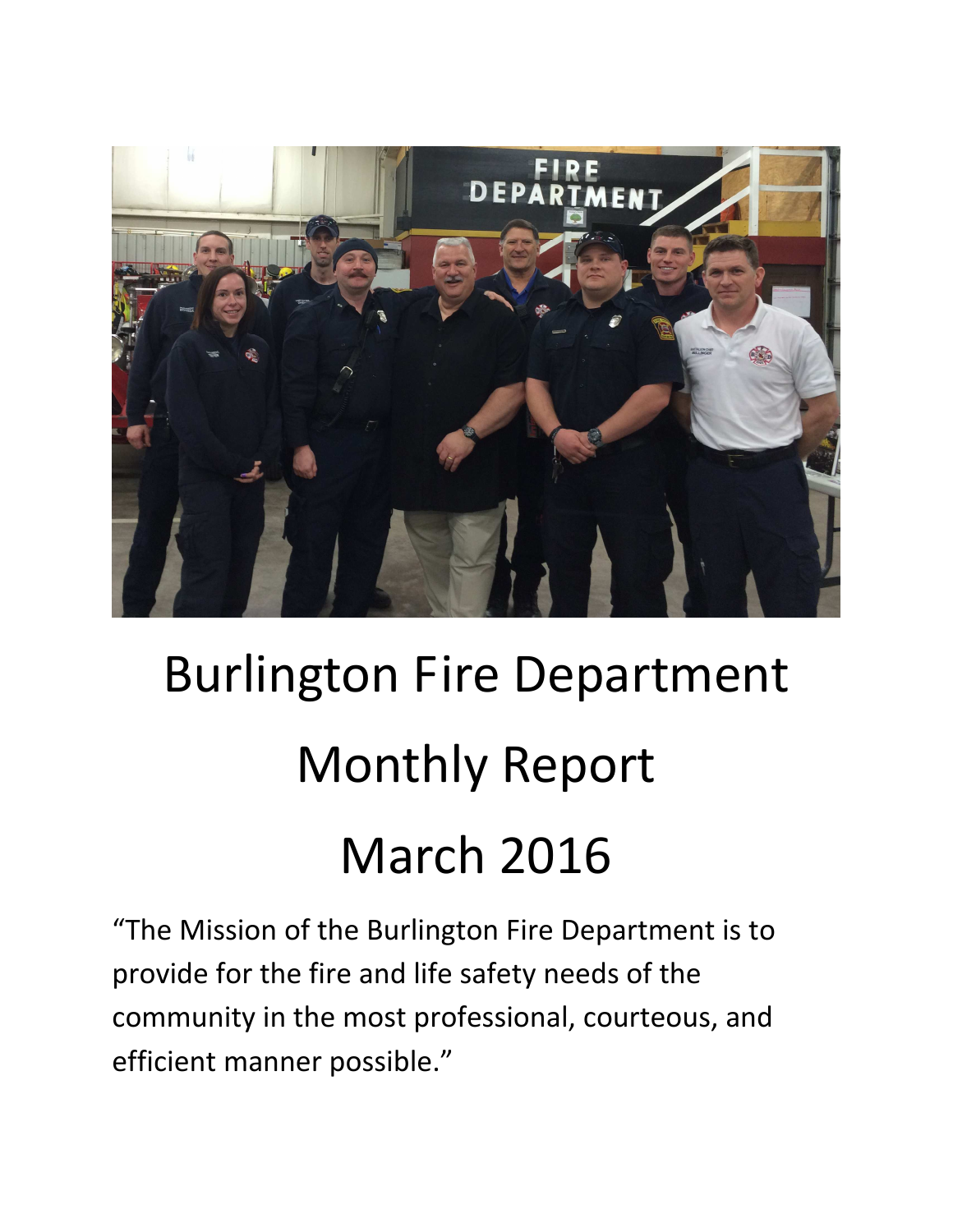#### **Operations**

We had 390 calls for service in March with 288 of those calls being in the city limits of Burlington. Our average response time for building fires in the city limits was 3 minutes and 32 seconds. The time starts when DESCOM tones us out and ends when we arrive on scene. Our average response time for ambulance calls in Burlington was 5 minutes and 13 seconds. This includes Priority 2 calls which are non-emergency (no emergency lights or sirens) responses.

We had several EMS students ride along for clinical hours in March. We have EMT students from both Illinois and Iowa completing hours over the next couple of months.

We sent out ambulance bid packages and also received bids for the purchase of a new ambulance in March. Although we sent out bid packages to four ambulance manufacturers, only two responded. Lifeline Ambulance, Sumner, Iowa, was the lowest bidder at \$195,723. Once ordered it will take approximately six months to have the ambulance built and delivered.

#### **Training**

 On March 14, we had a Commodity Flow Study Report and hazardous materials refresher training at Central Fire Station. Captain Steve Hergenreter from the Ft. Dodge Fire Department completed a study of all hazardous materials stored and shipped through Des Moines County in 2015. He presented the results of the study and then followed that up with a refresher on the HazMat IQ system of emergency response.

There were several other training classes held in March including several EMS classes. We also had a two week recruit training class for our new firefighter/paramedic recruit Jared Siefken. He comes to the Department as a Paramedic and Firefighter II which reduces the number of hours spent on recruit training. He will still have many hours of training and testing over the next year.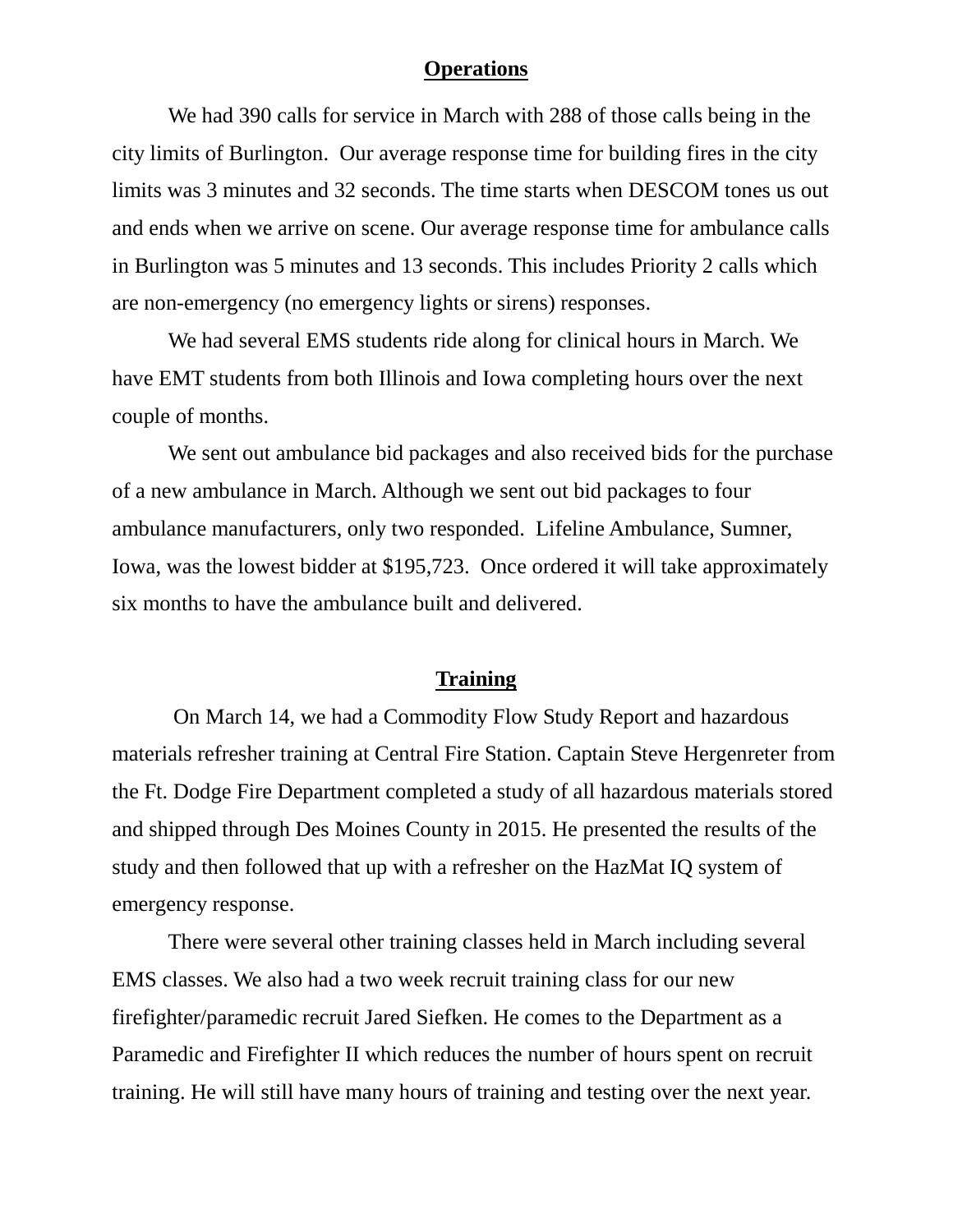### **Fire Prevention**

 Crews installed 96 smoke detectors and 15 carbon monoxide detectors in March. We continue to have a good supply of smoke detectors thanks to the Elk's Club, the American Red Cross, and the Iowa Fire Marshal's Office. We have a new partnership with ABC Fire Extinguisher Sales and Service in West Burlington. They will be supplying new dual sensor smoke alarms and carbon monoxide alarms at a reduced cost whenever we run low.

Firefighter Berndt and Captain Logan attended the two-week arson investigator class in Ames. This class will allow for additional staff members to be certified in arson investigations. We now have 6 members trained in arson investigations.

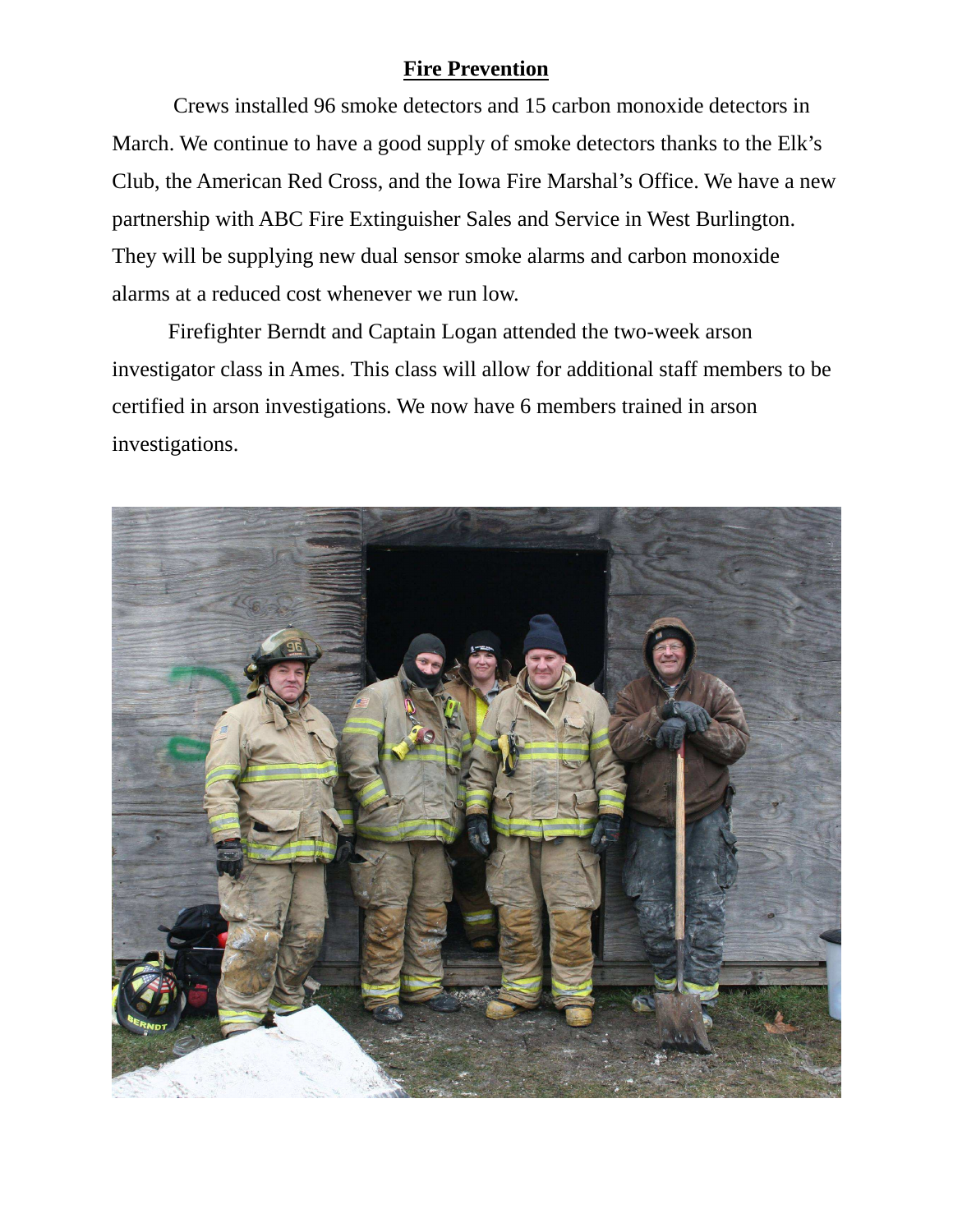# **Other Activities**

- Chief Trexel and Deputy Chief Ryan attended the annual meeting of Quad Township Fire Association at Central Fire Station.
- Battalion Chief Workman participated in the SCC Career Fair.
- Shift 2 conducted a preplanning tour of Diamond Vogel Paints on Bluff Road.
- We provided ambulance coverage for all three nights of Snow Bull.
- Deputy Chief Ryan, Battalion Chief Workman, Chief Trexel, and Paramedic Crooks attended the Des Moines County Firefighter's Association meeting in West Burlington.
- GRMC's Athletic and Performance Center conducted fitness testing on all three shifts and also started offering a tactical fitness class three times a week at Central Fire Station.
- Battalion Chief Bullinger and Chief Trexel attended the Des Moines County EMS Association meeting.
- Deputy Chief Ryan attended the Henderson County EMS meeting.
- Battalion Chief Workman and Deputy Chief Ryan attended the MABAS Division 62 meeting in Monmouth.
- Chief Trexel attended two planning meetings at the Maple Leaf Center for the upcoming Career Expo.
- Firefighter Griesman and Battalion Chief Workman attended the SLICERS fire training class in Ames.
- Several members attended the Chief Laskey presentation "Pride and Ownership" at the West Burlington Fire Department.

Respectfully Submitted,

Matt Trexel Fire Chief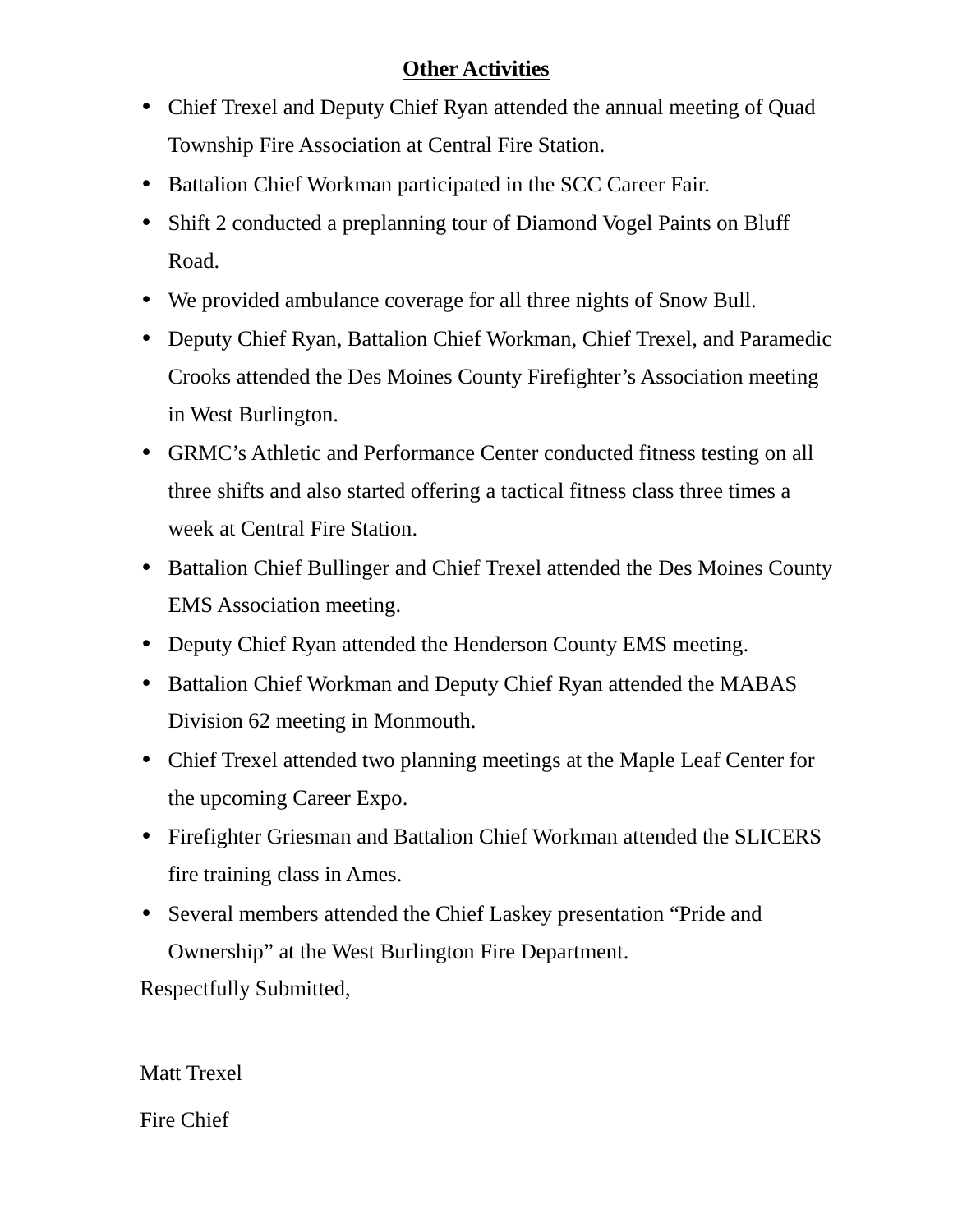### **Incident Type Report March 2016**



## **Responses By District March 2016**

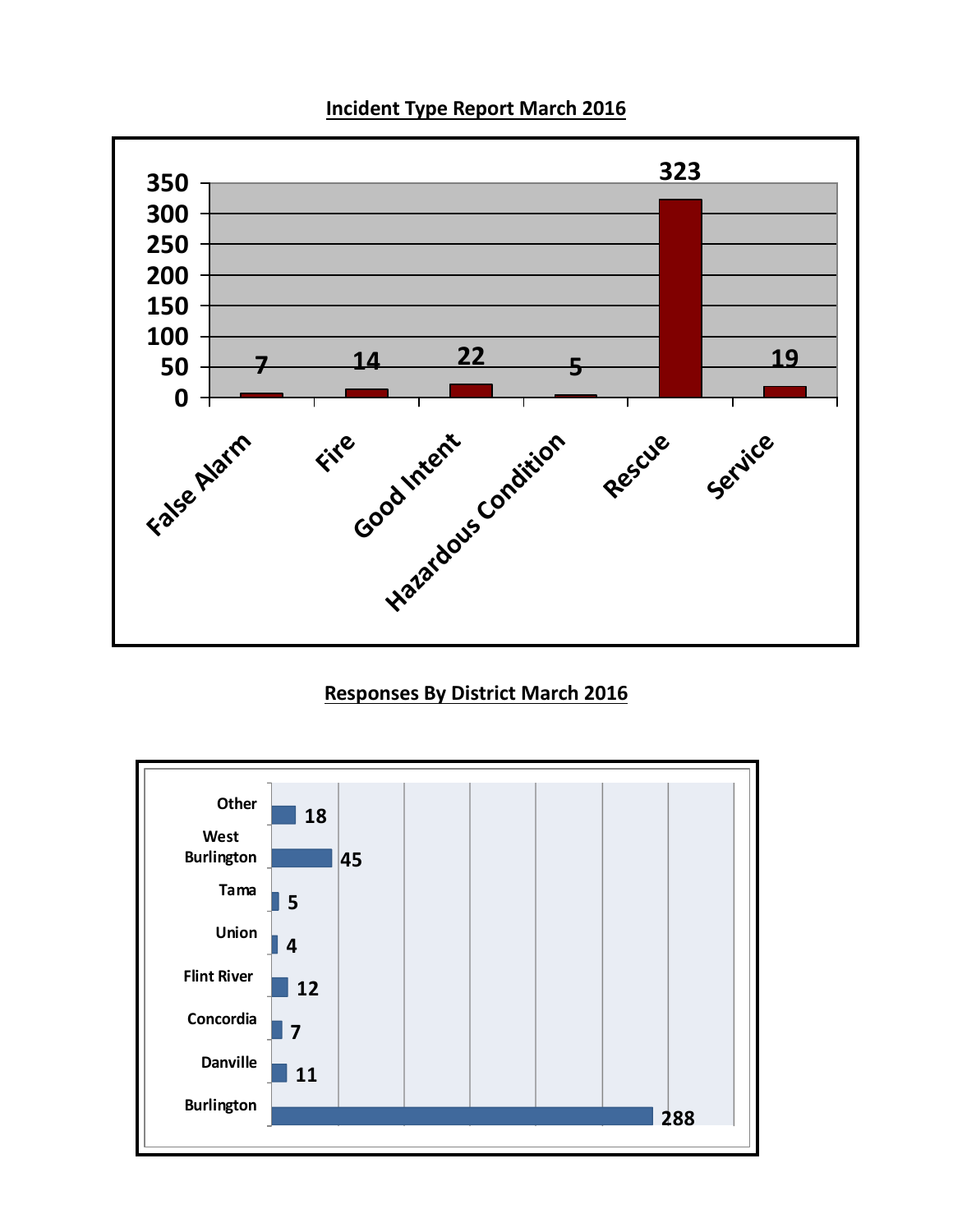## **Administrative Summary - February**

| <b>Assignments</b>                             |      |      |
|------------------------------------------------|------|------|
| <b>Completions (February 1-29)</b>             |      |      |
| Users with completions:                        | 44   | 100% |
| Total completions:                             | 1427 |      |
| <b>Overdue Assignments (as of February 29)</b> |      |      |
| Users with assignment(s) that are overdue:     | 23   | 52%  |
| Total overdue assignments:                     | 123  |      |
| No Assignments (as of February 29)             |      |      |
| Users with no assignments:                     | ŋ    | 0%   |

| <b>Users</b>                                           |    |         |
|--------------------------------------------------------|----|---------|
| Log-ins (February 1-29)                                |    |         |
| Users who have logged in:                              | 44 | $100\%$ |
| <b>Credentials</b>                                     |    |         |
| Users with credentials expiring next month<br>(March): | 24 | 55%     |